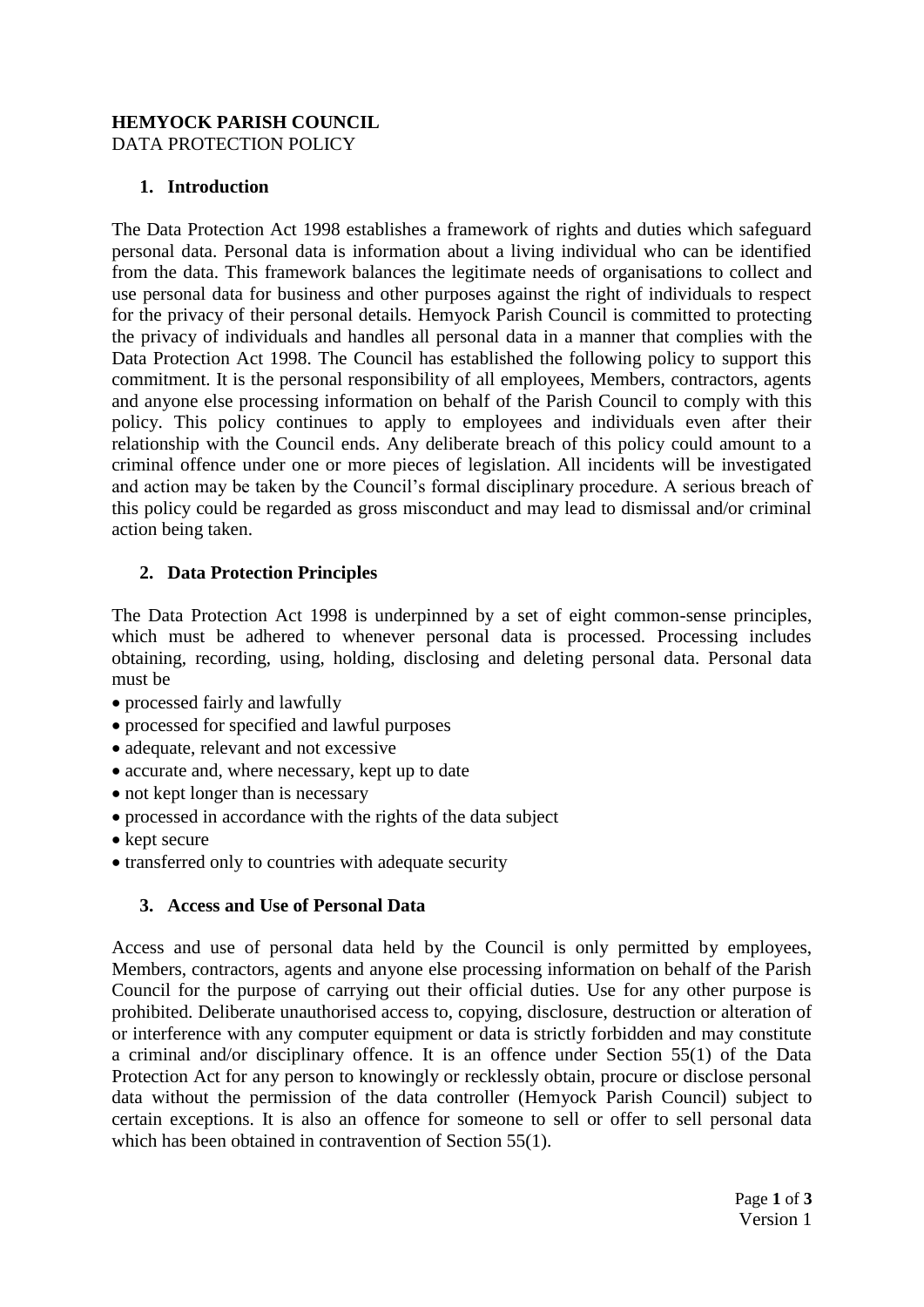### **4. Collecting Personal Data**

When personal data is collected, for example on a questionnaire, survey or form, the person who the information is about must be told, (unless this is obvious to them) which organisation(s) they are giving their information to; what their information will be used for; who it may be shared with and anything else that might be relevant e.g. the consequences of that use. This is known as a Privacy Notice. Personal data collected must be adequate, relevant and not excessive for the purpose of the collection. A person's name and other identifying information should not be collected where depersonalised (anonymous) information would suffice. If the information is collected for one purpose, it cannot subsequently be used for a different and unconnected purpose without the data subject's consent (unless there is another lawful basis for using the information – see section 5 below). It must be made clear to the person at the time the information is collected, what other purposes their information may be used for.

# **5. Lawful Basis for Processing**

When Hemyock Parish Council processes personal data, it must have a lawful basis for doing so. The Data Protection Act 1998 provides a list of "conditions" when personal or sensitive personal data may be processed (Schedule 2 and 3 of the Act). The Data Protection Act 1998 defines "sensitive" personal data as information relating to a person's racial or ethnic origin; political opinion; religious or other beliefs; trade union membership; physical or mental health or condition; sexual life; criminal offences (alleged or committed). Whenever the Parish Council processes personal data it must be able to satisfy at least one of the conditions in Schedule 2 of the Act and when it processes sensitive personal data it must be able to satisfy at least one of the conditions in Schedule 3 of the Act. The Parish Council can also process personal data if it has the data subject's consent (this needs to be explicit when it processes sensitive personal data). In order for consent to be valid it must be "fully informed" which means the person giving consent must understand what they are consenting to and what the consequences are if they give or refuse consent. Consent must not be obtained through coercion or under duress.

# **6. Disclosing Personal Data**

Personal data must not be disclosed to anyone internally or externally unless the person disclosing the information is fully satisfied that the enquirer or recipient is authorised in all respects and is legally entitled to the information. If personal data is disclosed to another organisation or person outside of the Parish Council, the disclosing person must identify their lawful basis for the disclosure and record their decision. This should include a description of the information disclosed; the name of the person and organisation to which the information was disclosed; the date; the reason for the disclosure; the lawful basis. In response to any lawful request, only the minimum amount of personal information should be disclosed. The person disclosing the information should ensure that the information is adequate for the purpose of the disclosure, relevant and not excessive.

# **7. Accuracy and Relevance**

It is the responsibility of those who receive personal information to ensure so far as possible that it is accurate and up to date. Personal information should be checked at regular intervals to ensure that it is still accurate. If the information is found to be inaccurate, steps must be